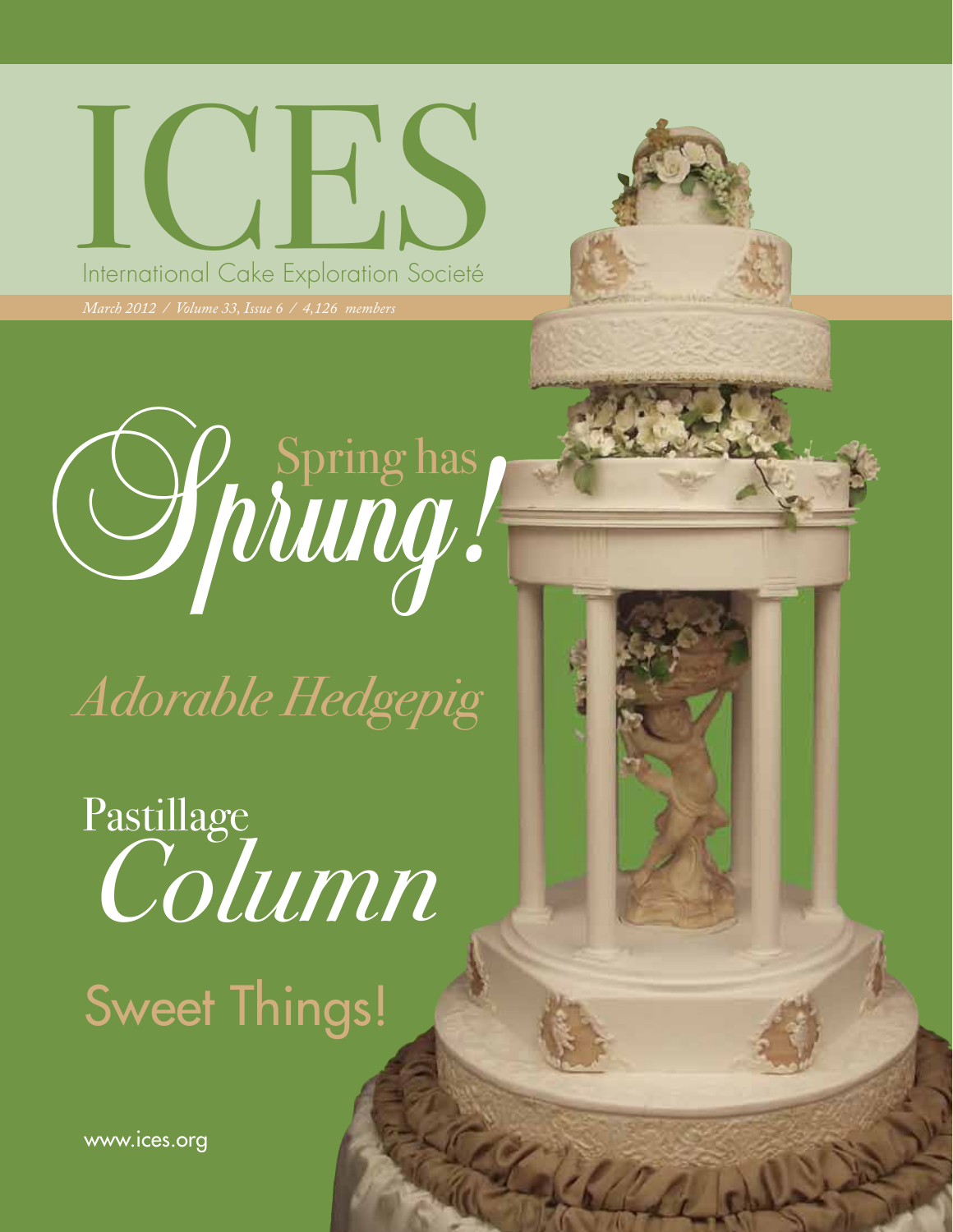## age Co Building a



By Joelle Mahoney, Brewster, NY

The cake pictured is entitled "Temple of Eros" and is a Gold Medal winner from the "Salon des Arts" – Societe Culinaire Philanthropique held in New York City, November 11-14, 2011.

The five foot tall cake consists of a bottom tier with bas relief "running angels" on fondant (roller from Parpen, Argentina). The second tier is a hexagonal shape with marbleized modeling chocolate with angels using Rosemary Watson's *Angel with Lute* mold at each corner. The center "temple" is made entirely of pastillage, and required 10 lbs. of pastillage to complete. Capitals, columns and the upper part or "dome" of the temple are also pastillage. Above the dome are 6 thin pastillage "rings" layered one atop the other to achieve the in and out effect. The next tier is adorned with Rosemary Watson's angel mold. Atop that is a separator covered with various gumpaste flowers (roses, lilies, filler flowers, etc.). The next two tiers repeat the patterns from the bottom two tiers and are topped by a quilted open box filled with more gumpaste flowers.

Inside the temple itself a solid marbleized 16" chocolate molded and sculpted statue of Eros the God of Love holding an urn filled with gumpaste flowers. Beneath Eros was a revolving platform cut through the pastillage allowing him to turn at 2 revolutions per minute.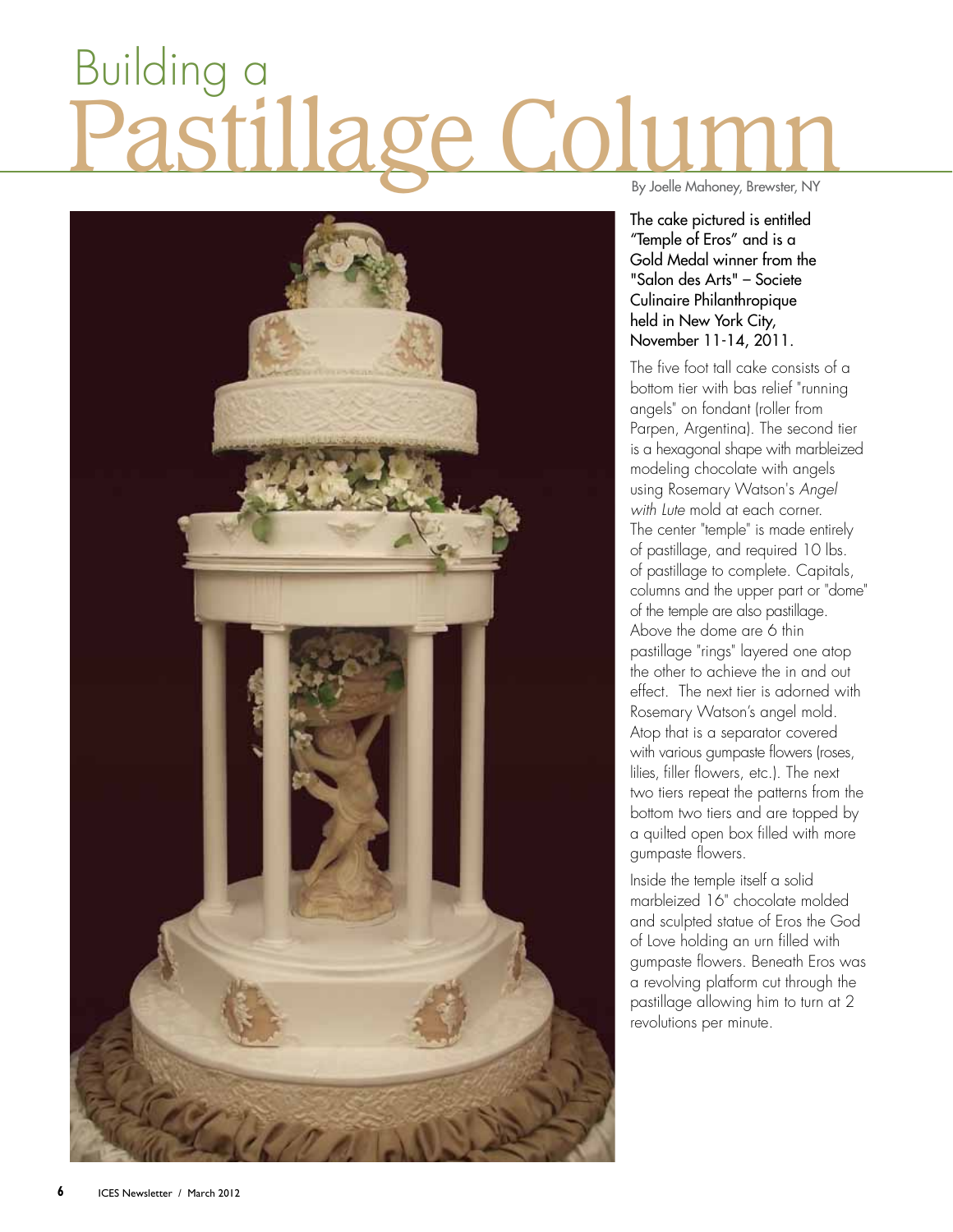- **1.** PVC Pipe measured to desired length and width of pastillage column (Mine was 22" long x 5" in circumference).
- **2.** Wrap PVC pipe with a piece of parchment paper and tape closed.
- **3.** Make sufficient pastillage to cover pipe (I used 1½ lbs. for mine). Place pastillage onto a piece of parchment and cover pipe. Run a bead of water along the seam line to join the two ends of the pastillage.
- **4.** Wrap a piece of parchment over the pipe and tape closed to keep the seam from opening. Allow to dry 24 hrs.
- **5A + 5B.** FOR THE CAPITALS (Top of the columns). Cut 2 squares out of pastillage (mine were 2" sq.) approximately 1/4" thick and using a round cutter (the back of a pastry bag tip the same diameter as the column works well) cut a circle in the middle of the square. Cut two; one for the top and one for the bottom of the column.

*(continued on page 13)*